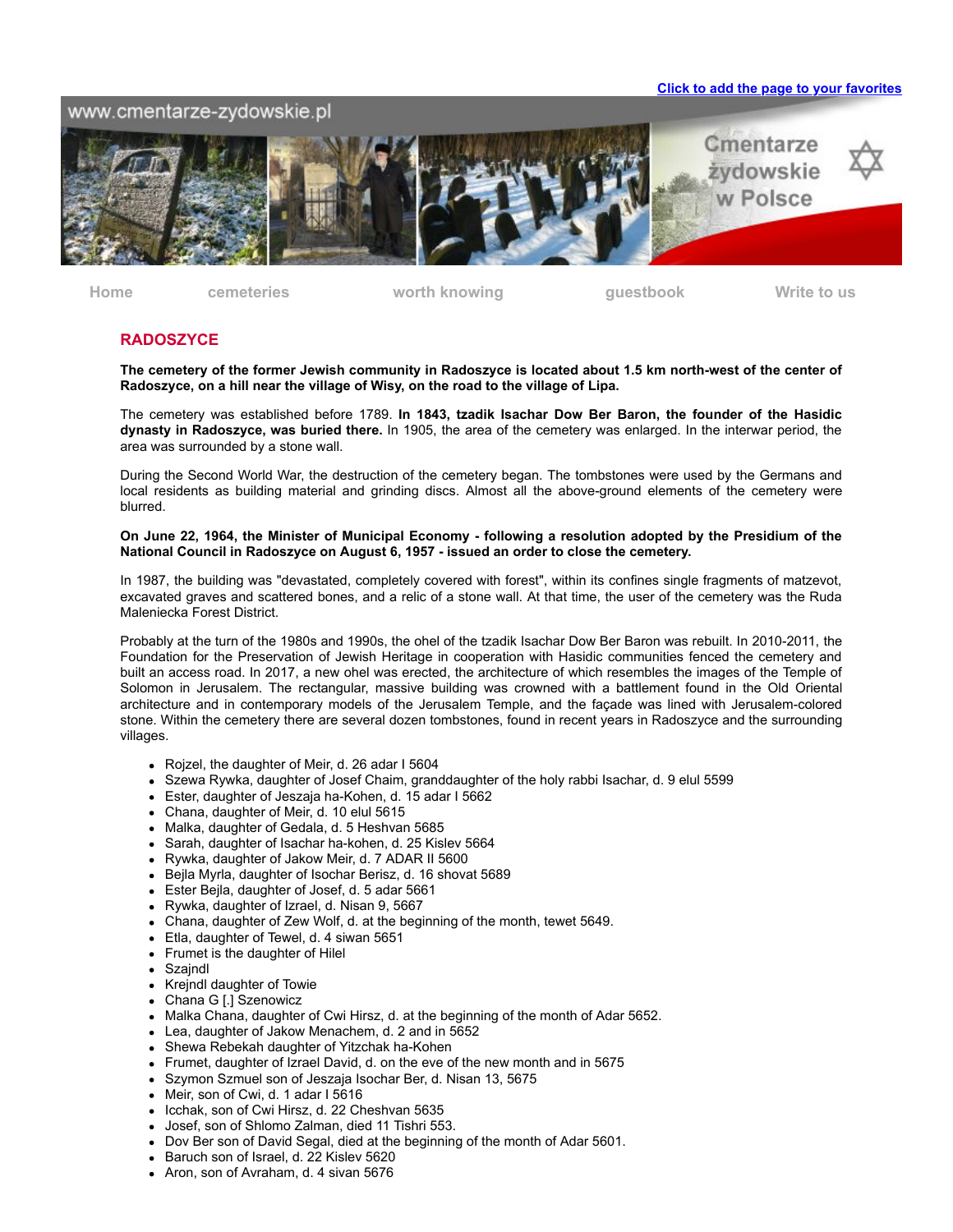- Mordechai son of Aby, died on 12 Nisan [.]
- Josef Baruch Jacentowski, son of Cwi, d. at the age of 60 22 Cheszwan 5696
- Israel son of Elchanan Akiva, d. at the age of 76 27 and in 5682
- Icchak Meir, son of Szmuel, d. 6 tamuz 5625
- Icchak Ajzyk, son of Josef Gitman Horowitz. d. 24 Kislew 5696 (Possible other reading: [wife] of Icchak Ajzyk, son of Josef Gitman Horowitz).
- Shlomo son of Icchak, died [..] Adar [.]
- Benjamin [.]  $\bullet$
- Icchak Jakow son of Shlomo
- Alter Dawid son [.], D. 13 elul 5675
- Jakow Jakil son of Pinchas Naskal, d. 9 Cheshvan 5633

**The owner of the cemetery is the Foundation for the Preservation of Jewish Heritage.** The building is entered in the register of immovable monuments of the Świętokrzyskie Voivodeship (No. A.938 of August 16, 2018). The keys to the gate and the ohel are provided by the cemetery caretaker (tel. 607 983 265).

## **Text: Krzysztof Bielawski**

**List of matzevot: Sławomir Chwaściński**

Source:

Archives of New Records, Ministry of Municipal Economy, file no. 9/33, Decisions to close cemeteries and use them for another purpose in the Kielce Voivodeship.

Kozubal M., Matzevas *found in a manger for a horse* [online] http://archiwum.rp.pl/artykul/1273416-Macewy-znalezionewzlobie-dla-konia.html? =Rzeczpospolita-1273416? =8 [access : 01/24/2021].

Penkalla A., *Cemetery card No. 14191* , [bmw] 1987.

Penkalla A., *Jewish traces in the Kielce and Radom voivodships* , Radom 1992.



















photo: AT photo: AT photo: AT photo: AT



photo: AT photo: AT photo: AT photo: AT

Izrael Icchak, son of Isachar Dow Ber, who died in 1857, a tzadik from Radoszyce **, was buried at the Jewish cemetery in Warsaw, in section 13**. Exceptionally, no ohel was erected over his grave. This story was described by Ignacy Schiper in the book *Jewish Cemeteries in Warsaw,* quoting the contents of the minutes from the meeting of the Synagogue Supervision in 1858: *"The family of the deceased Izrael Izaak, a rabbi from Radoszyce (...) intended to erect the same monument on the grave in the shape of a building known as the Hebrew name "ohel". As this custom is not practiced in the local community and had only one place in relation to the first rabbi (i.e. Salomon Zalmen Lipszyc) of great piety and merits, appreciated by the general public, a disagreement between the opinions of the members of the Synagogue Supervision resulted " .*Ultimately, in a secret ballot, which was attended by, among others Rabbis Dow Ber Meisels and Szaja Muszkat, the family's request was rejected. On the other hand, **in the Jewish cemetery in Łódź, in the Z3 quarter, there is the grave of another tzadik from the Radoszyce dynasty, Eliezer Dawid Finkler, the son of Hilel, the** grandson of Isachar Dow Ber, who died in Łódź in 1927. **Tzadik Aszer Anszel Gotszal, son of Ruwen, sonin-law of Hilel from Radoszyce and his son Jechezkiel,** also rested in Łódź .